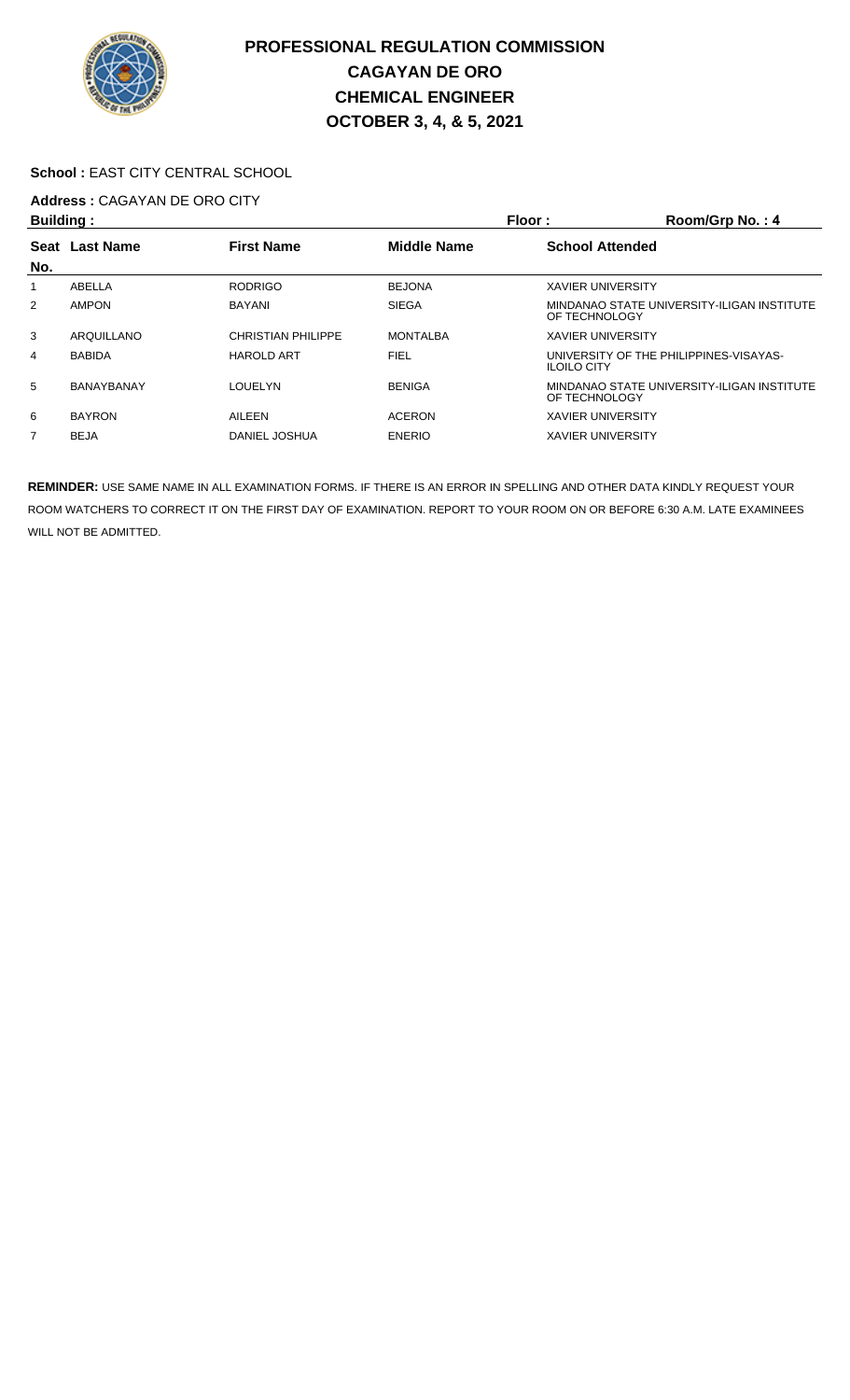

### School : EAST CITY CENTRAL SCHOOL

## **Address :** CAGAYAN DE ORO CITY

| <b>Building:</b>         |                   |                     |                    | Floor:                     | Room/Grp No.: 5                            |
|--------------------------|-------------------|---------------------|--------------------|----------------------------|--------------------------------------------|
| Seat<br><b>Last Name</b> |                   | <b>First Name</b>   | <b>Middle Name</b> | <b>School Attended</b>     |                                            |
| No.                      |                   |                     |                    |                            |                                            |
|                          | <b>BONGABONG</b>  | JEMADEL             | <b>ROSOLADA</b>    | OF TECHNOLOGY              | MINDANAO STATE UNIVERSITY-ILIGAN INSTITUTE |
| $\overline{2}$           | <b>BRANZUELA</b>  | AMHIE               | LAMAYO             |                            | UNIVERSITY OF MINDANAO-DAVAO CITY          |
| 3                        | <b>CABAGUIO</b>   | <b>CRISTINE JOY</b> | <b>BUSALLA</b>     | ATENEO DE DAVAO UNIVERSITY |                                            |
| 4                        | CERIO             | JENNY MAE           | ARABIANA           | <b>XAVIER UNIVERSITY</b>   |                                            |
| 5                        | DAEL              | CAROL GEAN          | LAURENTE           | <b>XAVIER UNIVERSITY</b>   |                                            |
| 6                        | <b>DAGUISONAN</b> | <b>REYNA MAE</b>    | <b>QUILAB</b>      | OF TECHNOLOGY              | MINDANAO STATE UNIVERSITY-ILIGAN INSTITUTE |
| 7                        | <b>DOCOR</b>      | ROMEO JR            | TANGUAMOS          | OF TECHNOLOGY              | MINDANAO STATE UNIVERSITY-ILIGAN INSTITUTE |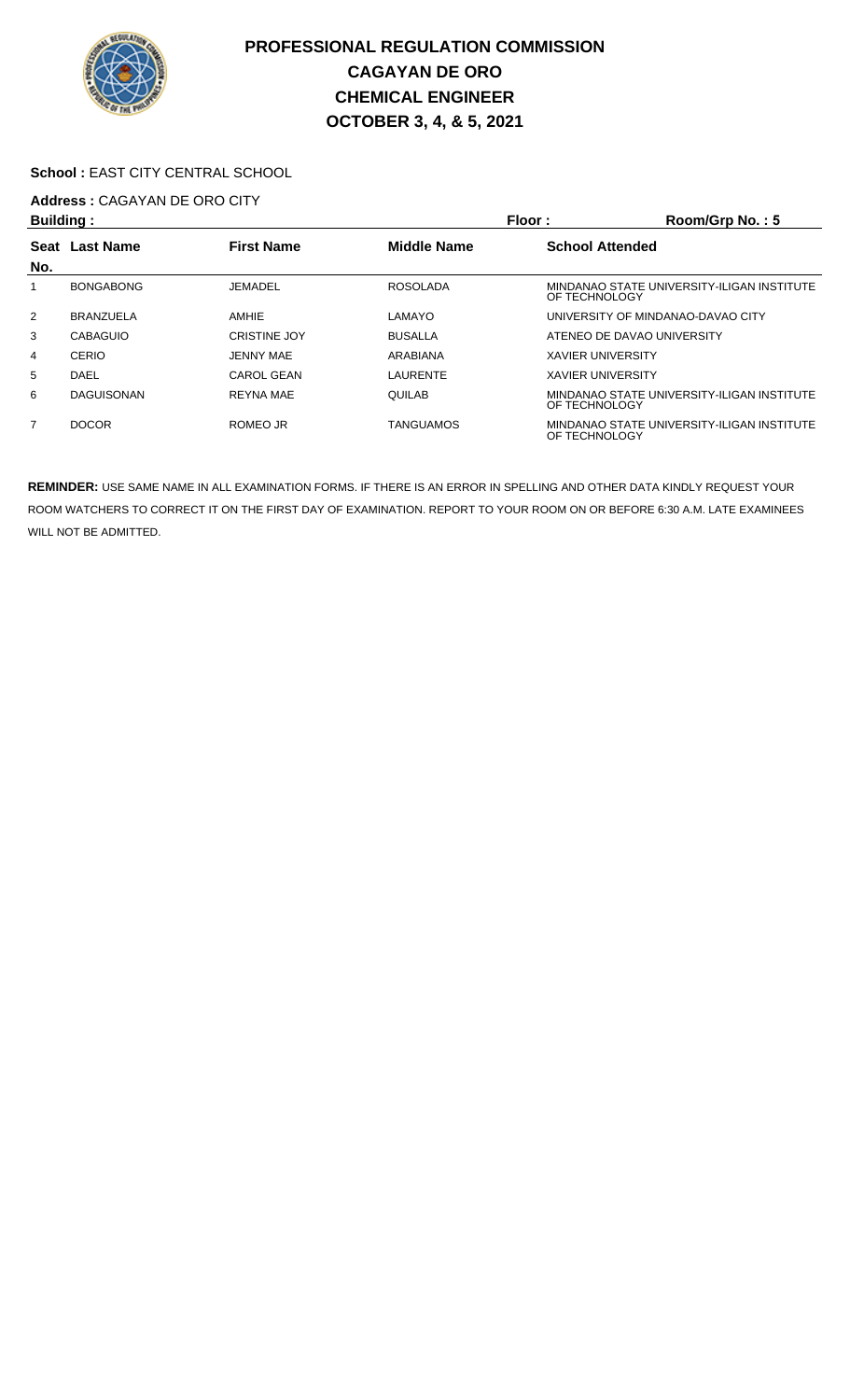

#### School : EAST CITY CENTRAL SCHOOL

## **Address :** CAGAYAN DE ORO CITY

| <b>Building:</b> |                  |                        |                    | Floor:                   | Room/Grp No.: 6                            |
|------------------|------------------|------------------------|--------------------|--------------------------|--------------------------------------------|
| <b>Seat</b>      | <b>Last Name</b> | <b>First Name</b>      | <b>Middle Name</b> | <b>School Attended</b>   |                                            |
| No.              |                  |                        |                    |                          |                                            |
|                  | EBREO            | <b>THEA</b>            | <b>BLANCIA</b>     | OF TECHNOLOGY            | MINDANAO STATE UNIVERSITY-ILIGAN INSTITUTE |
| $\overline{2}$   | ELARMO           | <b>JUDY MARL</b>       | <b>BINGCOLADO</b>  | <b>XAVIER UNIVERSITY</b> |                                            |
| 3                | <b>JARINA</b>    | AILEEN                 | CAYUMO             |                          | MINDANAO STATE UNIVERSITY-MARAWI CITY      |
| 4                | LAGRADA          | <b>MARICAR</b>         | <b>BALANTE</b>     |                          | UNIVERSITY OF THE PHILIPPINES-LOS BAÑOS    |
| 5                | <b>LOPEZ</b>     | <b>FINE DALE</b>       | <b>BERIAL</b>      | <b>XAVIER UNIVERSITY</b> |                                            |
| 6                | <b>MACAPODI</b>  | NURUL-ANNA             | ABDULRAHMAN        |                          | MINDANAO STATE UNIVERSITY-MARAWI CITY      |
| 7                | <b>MAGALONG</b>  | <b>BRIAN CHRISTIAN</b> | <b>GAKO</b>        | OF TECHNOLOGY            | MINDANAO STATE UNIVERSITY-ILIGAN INSTITUTE |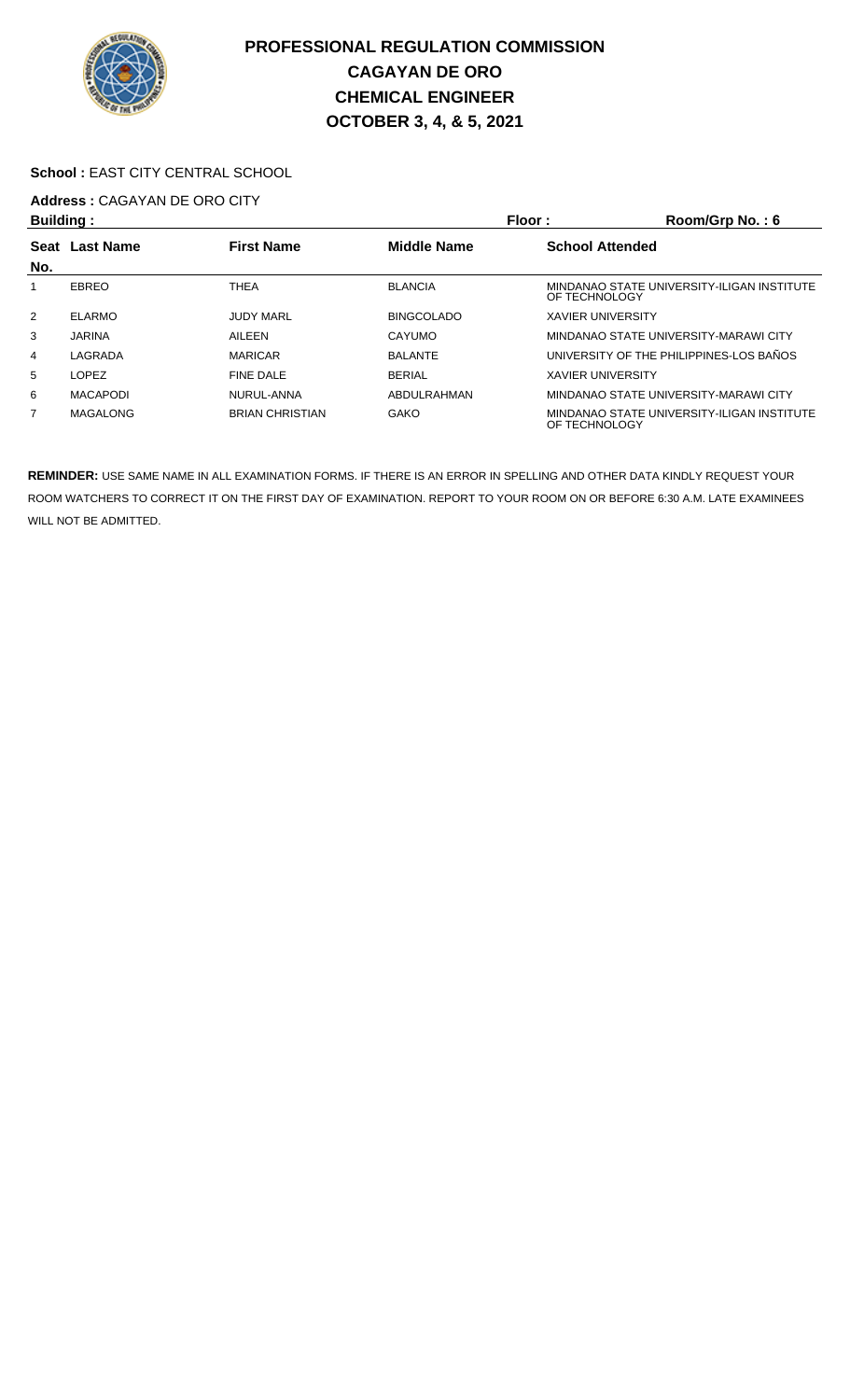

### School : EAST CITY CENTRAL SCHOOL

## **Address :** CAGAYAN DE ORO CITY

| <b>Building:</b> |                |                       |                    | Floor:                   | Room/Grp No.: 7                            |
|------------------|----------------|-----------------------|--------------------|--------------------------|--------------------------------------------|
|                  | Seat Last Name | <b>First Name</b>     | <b>Middle Name</b> | <b>School Attended</b>   |                                            |
| No.              |                |                       |                    |                          |                                            |
|                  | <b>MATILDO</b> | <b>GERMAINE DARYL</b> | <b>JAMIL</b>       |                          | MINDANAO STATE UNIVERSITY-MARAWI CITY      |
| $\overline{2}$   | MENDOZA        | KARRYLE WENZEL ASHLEY | <b>PADERES</b>     | <b>XAVIER UNIVERSITY</b> |                                            |
| 3                | <b>MOJARES</b> | JONNAH FAYE           | <b>DEL SOCORRO</b> | OF TECHNOLOGY            | MINDANAO STATE UNIVERSITY-ILIGAN INSTITUTE |
| 4                | <b>NARITA</b>  | <b>MAIZON KLEOS</b>   | KU                 | OF TECHNOLOGY            | MINDANAO STATE UNIVERSITY-ILIGAN INSTITUTE |
| 5                | <b>OMBIGA</b>  | DUANE JIOVANI MORISS  | <b>BAYAGNA</b>     | <b>XAVIER UNIVERSITY</b> |                                            |
| 6                | <b>OSORIO</b>  | <b>CARLO KURT</b>     | <b>FRANCISCO</b>   | OF TECHNOLOGY            | MINDANAO STATE UNIVERSITY-ILIGAN INSTITUTE |
| $\overline{7}$   | PADERANGA      | <b>KF7IAH</b>         | PARILLA            | <b>XAVIER UNIVERSITY</b> |                                            |